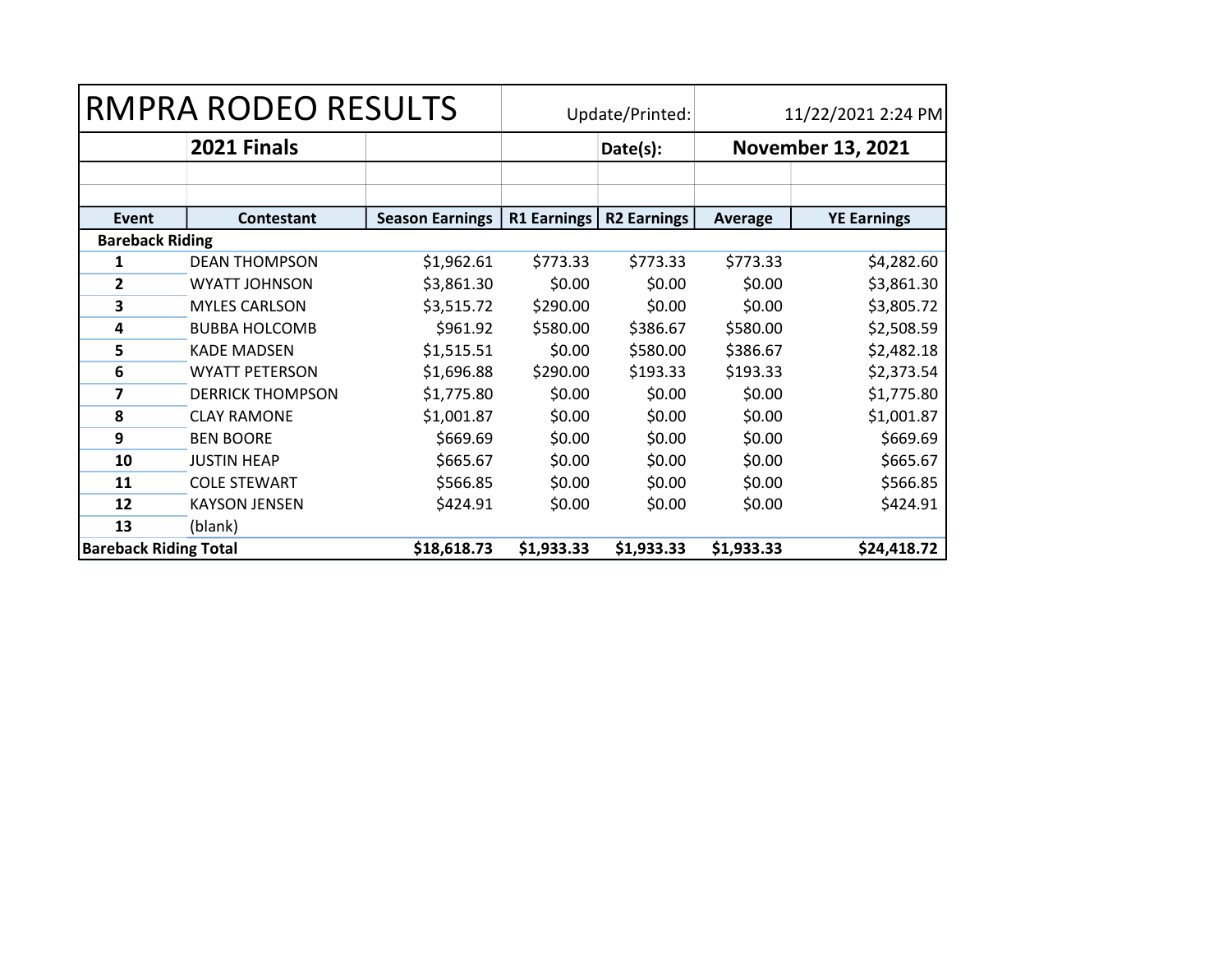| <b>RMPRA RODEO RESULTS</b> |                            | Update/Printed:        |                    | 11/22/2021 2:24 PM |            |                          |  |
|----------------------------|----------------------------|------------------------|--------------------|--------------------|------------|--------------------------|--|
| 2021 Finals                |                            |                        |                    | Date(s):           |            | <b>November 13, 2021</b> |  |
|                            |                            |                        |                    |                    |            |                          |  |
| <b>Event</b>               | <b>Contestant</b>          | <b>Season Earnings</b> | <b>R1 Earnings</b> | <b>R2 Earnings</b> | Average    | <b>YE Earnings</b>       |  |
| <b>Barrel Racing</b>       |                            |                        |                    |                    |            |                          |  |
| 1                          | <b>KATE QUAST</b>          | \$4,835.13             | \$580.00           | \$580.00           | \$580.00   | \$6,575.13               |  |
| $\mathbf{2}$               | KIARA ELEGANTE             | \$4,609.33             | \$0.00             | \$0.00             | \$0.00     | \$4,609.33               |  |
| 3                          | MCKENNA CORONADO           | \$1,455.36             | \$773.33           | \$773.33           | \$773.33   | \$3,775.35               |  |
| 4                          | <b>SHAYANE FREDRICKSON</b> | \$2,929.98             | \$386.67           | \$0.00             | \$193.33   | \$3,509.98               |  |
| 5                          | <b>KAILEY MITTON</b>       | \$3,402.60             | \$0.00             | \$0.00             | \$0.00     | \$3,402.60               |  |
| 6                          | <b>MAKLEE LARSON</b>       | \$3,224.40             | \$0.00             | \$0.00             | \$0.00     | \$3,224.40               |  |
| 7                          | <b>JODY POMIKALA</b>       | \$3,189.86             | \$0.00             | \$0.00             | \$0.00     | \$3,189.86               |  |
| 8                          | <b>HARLEY HANSEN</b>       | \$1,846.45             | \$193.33           | \$0.00             | \$386.67   | \$2,426.45               |  |
| 9                          | <b>SHANA STEPHENS</b>      | \$1,878.72             | \$0.00             | \$0.00             | \$0.00     | \$1,878.72               |  |
| 10                         | <b>MCKINLEE KELLETT</b>    | \$1,395.83             | \$0.00             | \$386.67           | \$0.00     | \$1,782.50               |  |
| 11                         | <b>MACKENZIE KING</b>      | \$1,733.35             | \$0.00             | \$0.00             | \$0.00     | \$1,733.35               |  |
| 12                         | <b>CAITLYNN WHITE</b>      | \$1,399.67             | \$0.00             | \$193.33           | \$0.00     | \$1,593.00               |  |
| 13                         | (blank)                    |                        |                    |                    |            |                          |  |
| <b>Barrel Racing Total</b> |                            | \$31,900.68            | \$1,933.33         | \$1,933.33         | \$1,933.33 | \$37,700.67              |  |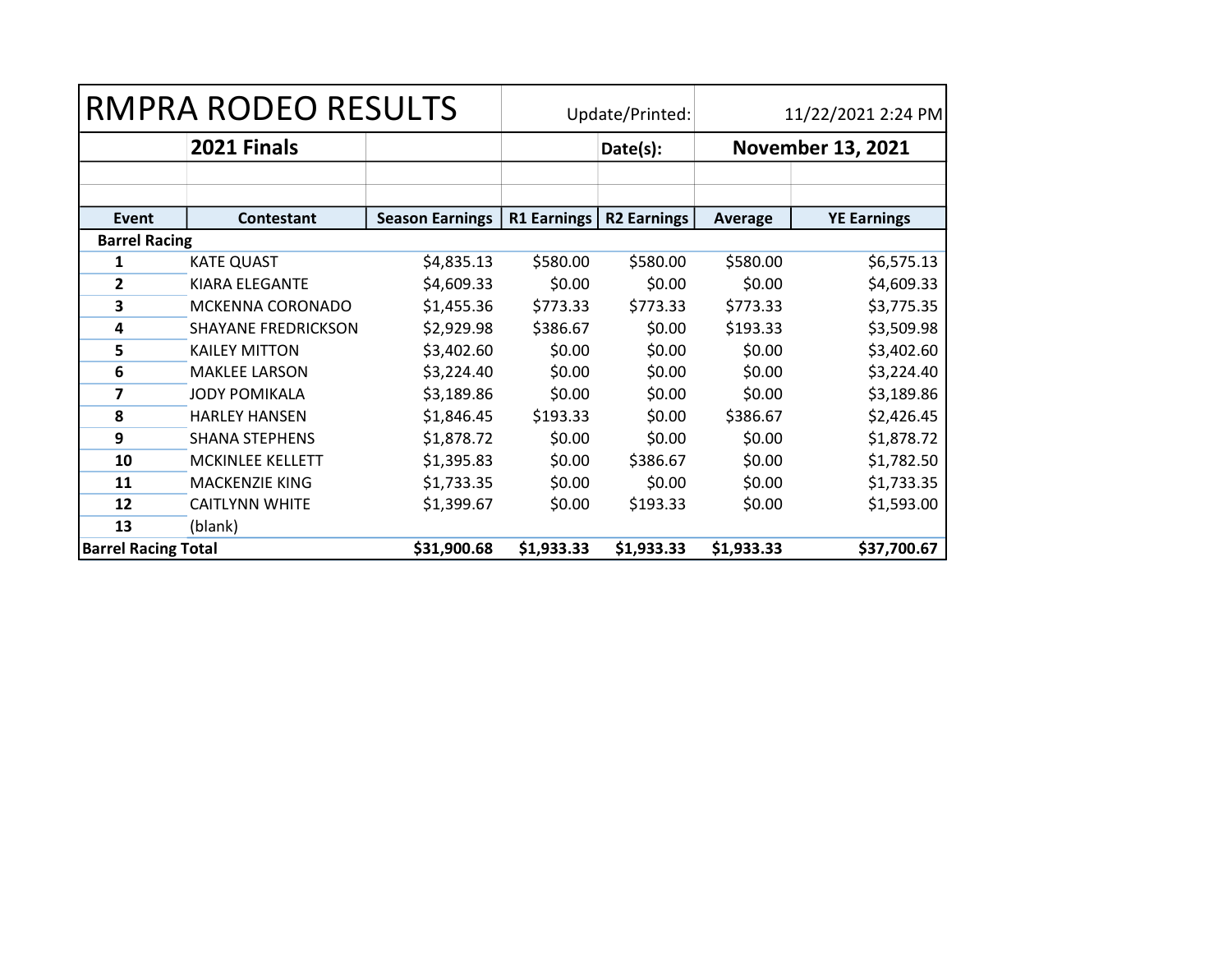| <b>RMPRA RODEO RESULTS</b>    |                         | Update/Printed:        |                    | 11/22/2021 2:24 PM |            |                          |
|-------------------------------|-------------------------|------------------------|--------------------|--------------------|------------|--------------------------|
|                               | 2021 Finals             |                        |                    | Date(s):           |            | <b>November 13, 2021</b> |
|                               |                         |                        |                    |                    |            |                          |
|                               |                         |                        |                    |                    |            |                          |
| Event                         | Contestant              | <b>Season Earnings</b> | <b>R1 Earnings</b> | <b>R2 Earnings</b> | Average    | <b>YE Earnings</b>       |
| <b>Breakaway Roping</b>       |                         |                        |                    |                    |            |                          |
| 1                             | <b>BRAYLEE SHEPHERD</b> | \$6,636.34             | \$0.00             | \$193.33           | \$0.00     | \$6,829.67               |
| $\mathbf{2}$                  | SHAYLEE PULHAM          | \$4,787.14             | \$0.00             | \$0.00             | \$0.00     | \$4,787.14               |
| 3                             | <b>JACELYN FROST</b>    | \$3,745.41             | \$193.33           | \$0.00             | \$0.00     | \$3,938.74               |
| 4                             | <b>MEGAN BURBIDGE</b>   | \$2,414.09             | \$676.67           | \$0.00             | \$773.33   | \$3,864.09               |
| 5                             | <b>ERICA FROST</b>      | \$2,250.38             | \$0.00             | \$773.33           | \$386.67   | \$3,410.38               |
| 6                             | <b>HANNA WESTON</b>     | \$2,346.04             | \$386.67           | \$0.00             | \$0.00     | \$2,732.71               |
| 7                             | <b>SHELLY WINN</b>      | \$1,331.02             | \$676.67           | \$0.00             | \$580.00   | \$2,587.69               |
| 8                             | <b>HAYDEN MADSEN</b>    | \$1,922.60             | \$0.00             | \$386.67           | \$0.00     | \$2,309.27               |
| 9                             | <b>KINZIE ROBINS</b>    | \$1,272.57             | \$0.00             | \$580.00           | \$193.33   | \$2,045.90               |
| 10                            | <b>MCKAYLA BROWN</b>    | \$1,865.47             | \$0.00             | \$0.00             | \$0.00     | \$1,865.47               |
| 11                            | <b>OAKLIE SANDERS</b>   | \$1,471.10             | \$0.00             | \$0.00             | \$0.00     | \$1,471.10               |
| 12                            | PEYTON BENNETT          | \$1,236.48             | \$0.00             | \$0.00             | \$0.00     | \$1,236.48               |
| 13                            | (blank)                 |                        |                    |                    |            |                          |
| <b>Breakaway Roping Total</b> |                         | \$31,278.64            | \$1,933.34         | \$1,933.33         | \$1,933.33 | \$37,078.64              |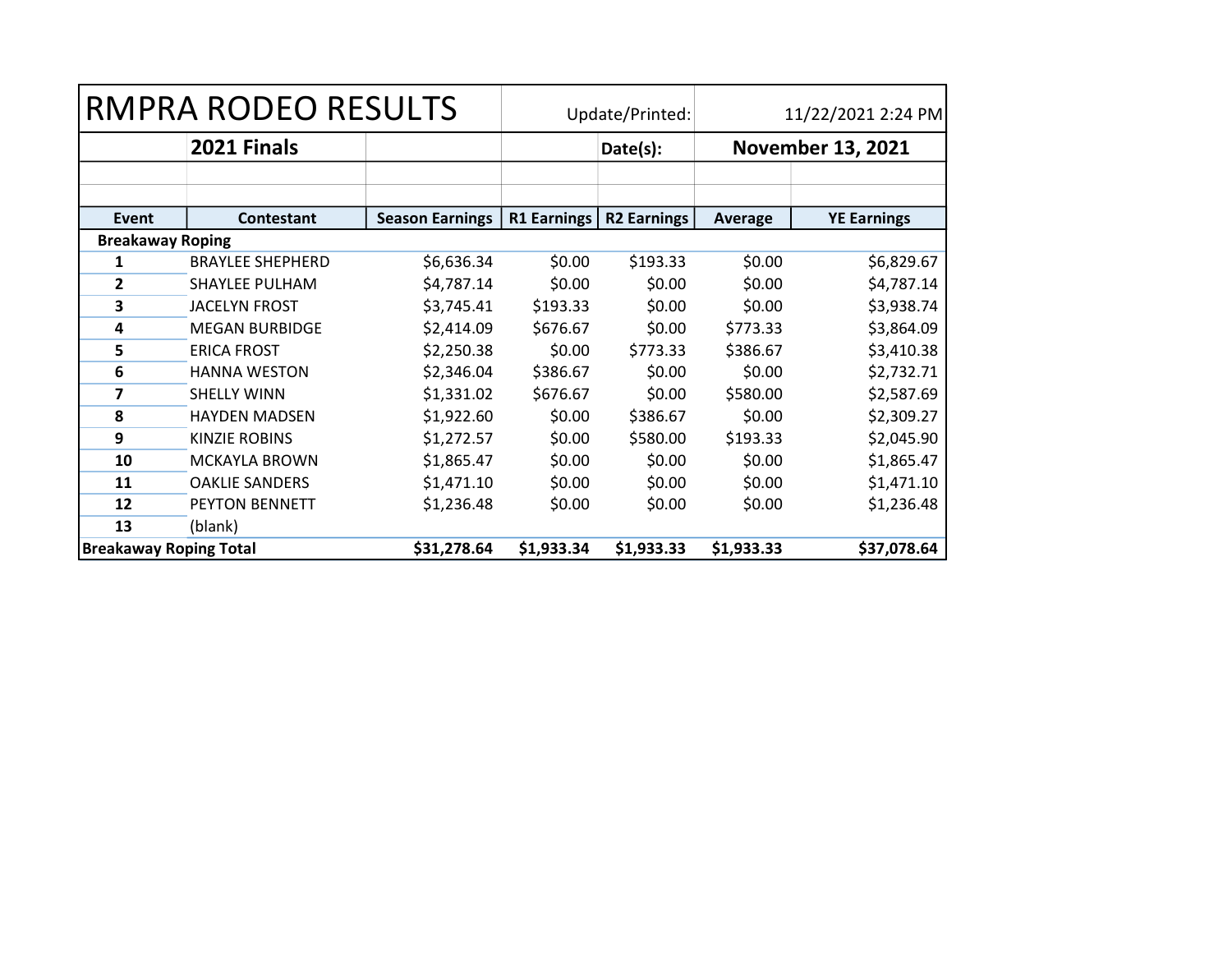| <b>RMPRA RODEO RESULTS</b> |                        | Update/Printed:        |                    | 11/22/2021 2:24 PM |            |                          |
|----------------------------|------------------------|------------------------|--------------------|--------------------|------------|--------------------------|
|                            | 2021 Finals            |                        |                    | Date(s):           |            | <b>November 13, 2021</b> |
|                            |                        |                        |                    |                    |            |                          |
| Event                      | Contestant             | <b>Season Earnings</b> | <b>R1 Earnings</b> | <b>R2 Earnings</b> | Average    | <b>YE Earnings</b>       |
| <b>Bull Riding</b>         |                        |                        |                    |                    |            |                          |
| 1                          | <b>DALTON RUDMAN</b>   | \$8,902.95             | \$0.00             | \$0.00             | \$0.00     | \$8,902.95               |
| $\mathbf{2}$               | <b>COY PROCTOR</b>     | \$6,408.55             | \$386.67           | \$773.33           | \$386.67   | \$7,955.22               |
| 3                          | <b>KADE MADSEN</b>     | \$6,668.18             | \$0.00             | \$580.00           | \$193.33   | \$7,441.51               |
| 4                          | <b>TRACE REDD</b>      | \$5,271.48             | \$580.00           | \$290.00           | \$580.00   | \$6,721.48               |
| 5                          | <b>KYLER OLIVER</b>    | \$3,413.12             | \$773.33           | \$290.00           | \$773.33   | \$5,249.78               |
| 6                          | <b>BILL HENRY</b>      | \$3,276.48             | \$0.00             | \$0.00             | \$0.00     | \$3,276.48               |
| 7                          | <b>OD MILLER</b>       | \$1,940.00             | \$0.00             | \$0.00             | \$0.00     | \$1,940.00               |
| 8                          | <b>JAMISON POULSEN</b> | \$1,813.82             | \$0.00             | \$0.00             | \$0.00     | \$1,813.82               |
| 9                          | <b>RYDER TRAPP</b>     | \$1,526.11             | \$193.33           | \$0.00             | \$0.00     | \$1,719.44               |
| 10                         | <b>JOHNNY OWENS</b>    | \$1,585.52             | \$0.00             | \$0.00             | \$0.00     | \$1,585.52               |
| 11                         | <b>DEAN THOMPSON</b>   | \$1,130.96             | \$0.00             | \$0.00             | \$0.00     | \$1,130.96               |
| 12                         | <b>BEAU MATTINSON</b>  | \$866.32               | \$0.00             | \$0.00             | \$0.00     | \$866.32                 |
| 13                         | (blank)                |                        |                    |                    |            |                          |
| <b>Bull Riding Total</b>   |                        | \$42,803.49            | \$1,933.33         | \$1,933.33         | \$1,933.33 | \$48,603.48              |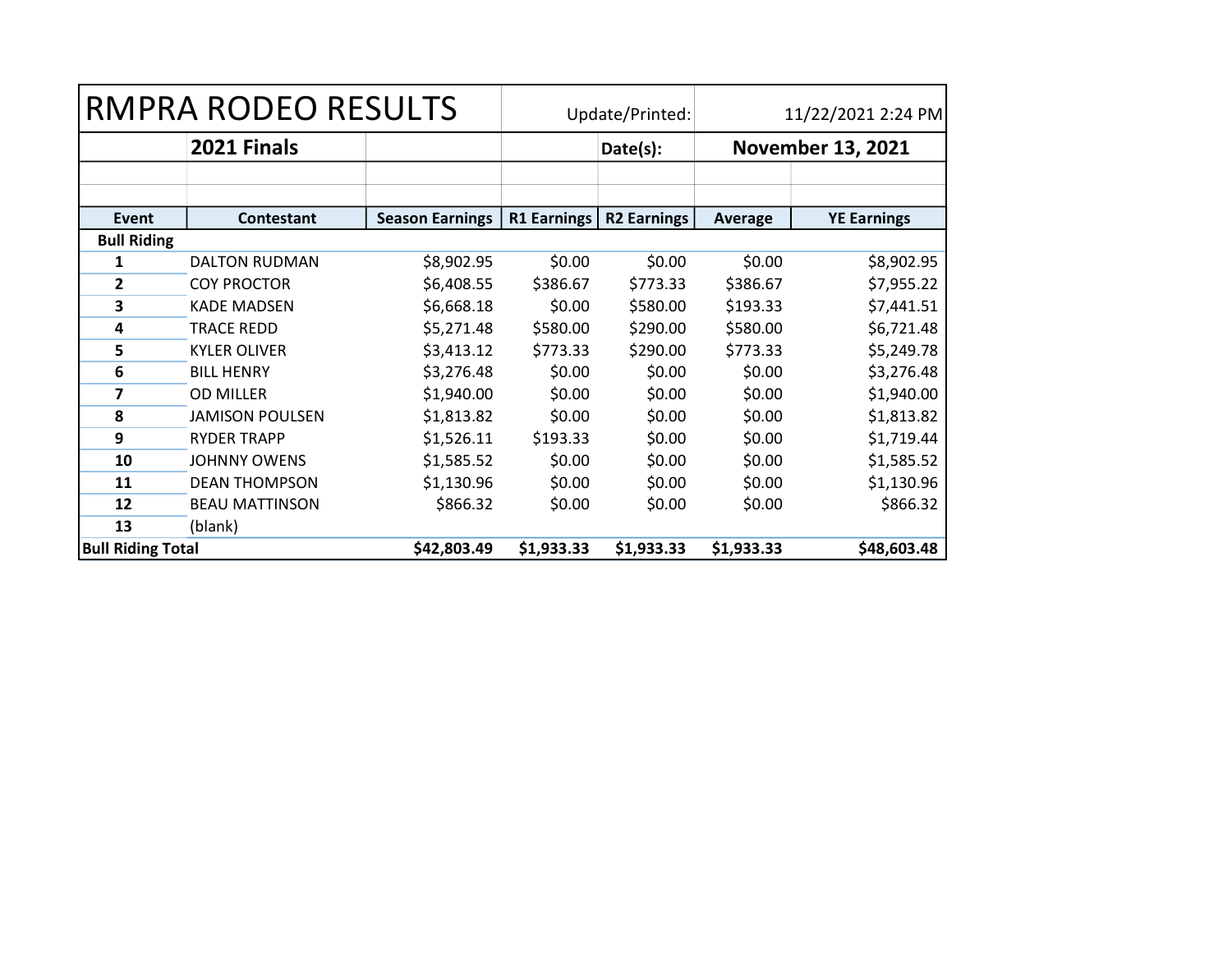| <b>RMPRA RODEO RESULTS</b>       |                        | Update/Printed:        |                    | 11/22/2021 2:24 PM |            |                          |  |
|----------------------------------|------------------------|------------------------|--------------------|--------------------|------------|--------------------------|--|
|                                  | 2021 Finals            |                        |                    | Date(s):           |            | <b>November 13, 2021</b> |  |
|                                  |                        |                        |                    |                    |            |                          |  |
| Event                            | Contestant             | <b>Season Earnings</b> | <b>R1 Earnings</b> | <b>R2 Earnings</b> | Average    | <b>YE Earnings</b>       |  |
| <b>Saddle Bronc Riding</b>       |                        |                        |                    |                    |            |                          |  |
| 1                                | <b>STATLER WRIGHT</b>  | \$6,776.80             | \$0.00             | \$0.00             | \$0.00     | \$6,776.80               |  |
| $\mathbf{2}$                     | <b>KELLY SHORT</b>     | \$1,891.04             | \$386.67           | \$773.33           | \$580.00   | \$3,631.04               |  |
| 3                                | <b>STRAN NIELSEN</b>   | \$3,564.00             | \$0.00             | \$0.00             | \$0.00     | \$3,564.00               |  |
| 4                                | <b>KELDON GOODE</b>    | \$2,716.01             | \$0.00             | \$0.00             | \$386.67   | \$3,102.68               |  |
| 5                                | <b>HAYZ MADSEN</b>     | \$2,442.19             | \$0.00             | \$193.33           | \$193.33   | \$2,828.85               |  |
| 6                                | <b>STUART WRIGHT</b>   | \$274.56               | \$773.33           | \$386.67           | \$773.33   | \$2,207.89               |  |
| 7                                | <b>COOPER JAMES</b>    | \$1,186.75             | \$0.00             | \$580.00           | \$0.00     | \$1,766.75               |  |
| 8                                | <b>KAI ROCKHILL</b>    | \$337.33               | \$580.00           | \$0.00             | \$0.00     | \$917.33                 |  |
| 9                                | <b>BRIGGS MADSEN</b>   | \$205.05               | \$193.33           | \$0.00             | \$0.00     | \$398.38                 |  |
| 10                               | <b>LANE JENSEN</b>     | \$152.55               | \$0.00             | \$0.00             | \$0.00     | \$152.55                 |  |
| 11                               | <b>KEAGAN RICHARDS</b> | \$136.00               | \$0.00             | \$0.00             | \$0.00     | \$136.00                 |  |
| 11                               | <b>TYSON WILSON</b>    | \$136.00               | \$0.00             | \$0.00             | \$0.00     | \$136.00                 |  |
| 13                               | (blank)                |                        |                    |                    |            |                          |  |
| <b>Saddle Bronc Riding Total</b> |                        | \$19,818.28            | \$1,933.33         | \$1,933.33         | \$1,933.33 | \$25,618.27              |  |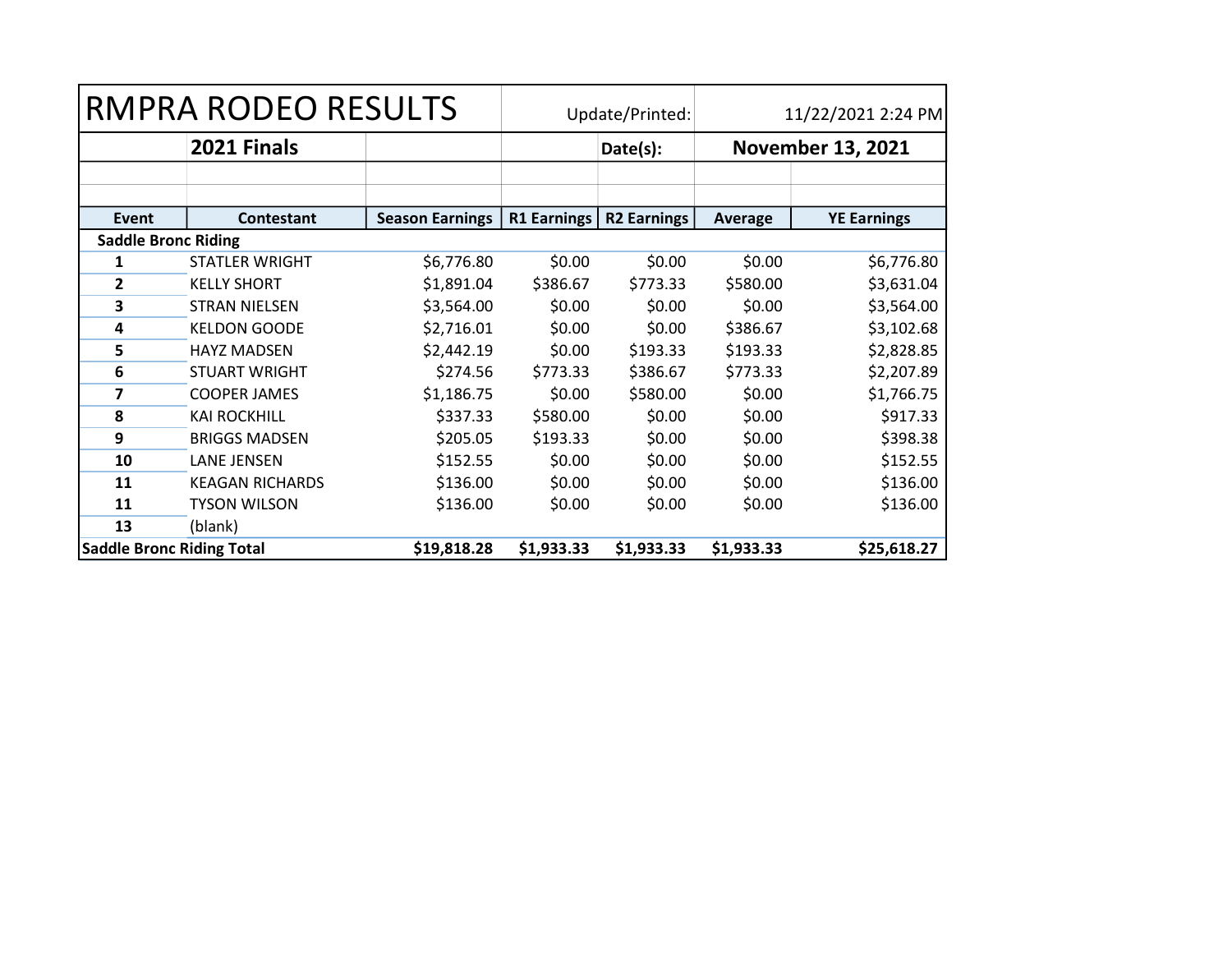| <b>RMPRA RODEO RESULTS</b>   |                       | Update/Printed:        |                    | 11/22/2021 2:24 PM |            |                          |  |
|------------------------------|-----------------------|------------------------|--------------------|--------------------|------------|--------------------------|--|
|                              | 2021 Finals           |                        |                    | Date(s):           |            | <b>November 13, 2021</b> |  |
|                              |                       |                        |                    |                    |            |                          |  |
| Event                        | Contestant            | <b>Season Earnings</b> | <b>R1 Earnings</b> | <b>R2 Earnings</b> | Average    | <b>YE Earnings</b>       |  |
| <b>Steer Wrestling</b>       |                       |                        |                    |                    |            |                          |  |
| 1                            | <b>DAWSON STEWART</b> | \$4,766.44             | \$96.67            | \$193.33           | \$386.67   | \$5,443.11               |  |
| $\mathbf{2}$                 | <b>CHASE BLACK</b>    | \$3,187.55             | \$96.67            | \$773.33           | \$580.00   | \$4,637.55               |  |
| 3                            | <b>CHET BOREN</b>     | \$2,118.53             | \$580.00           | \$386.67           | \$773.33   | \$3,858.53               |  |
| 4                            | <b>CONNER MCKELL</b>  | \$1,939.29             | \$386.67           | \$0.00             | \$193.33   | \$2,519.29               |  |
| 5                            | <b>COOPER STOKES</b>  | \$2,008.69             | \$0.00             | \$0.00             | \$0.00     | \$2,008.69               |  |
| 6                            | <b>BRANDON YOUD</b>   | \$1,097.07             | \$773.33           | \$0.00             | \$0.00     | \$1,870.40               |  |
| 7                            | <b>COLTON MOONEY</b>  | \$1,214.69             | \$0.00             | \$580.00           | \$0.00     | \$1,794.69               |  |
| 8                            | <b>TANNER JOHNSON</b> | \$1,449.18             | \$0.00             | \$0.00             | \$0.00     | \$1,449.18               |  |
| 9                            | <b>KANTON VAUSE</b>   | \$1,437.59             | \$0.00             | \$0.00             | \$0.00     | \$1,437.59               |  |
| 10                           | <b>JAKE DAY</b>       | \$1,276.63             | \$0.00             | \$0.00             | \$0.00     | \$1,276.63               |  |
| 11                           | <b>ZACH TRAPP</b>     | \$1,054.50             | \$0.00             | \$0.00             | \$0.00     | \$1,054.50               |  |
| 12                           | <b>KIZER LANDON</b>   | \$410.68               | \$0.00             | \$0.00             | \$0.00     | \$410.68                 |  |
| 13                           | (blank)               |                        |                    |                    |            |                          |  |
| <b>Steer Wrestling Total</b> |                       | \$21,960.84            | \$1,933.34         | \$1,933.33         | \$1,933.33 | \$27,760.84              |  |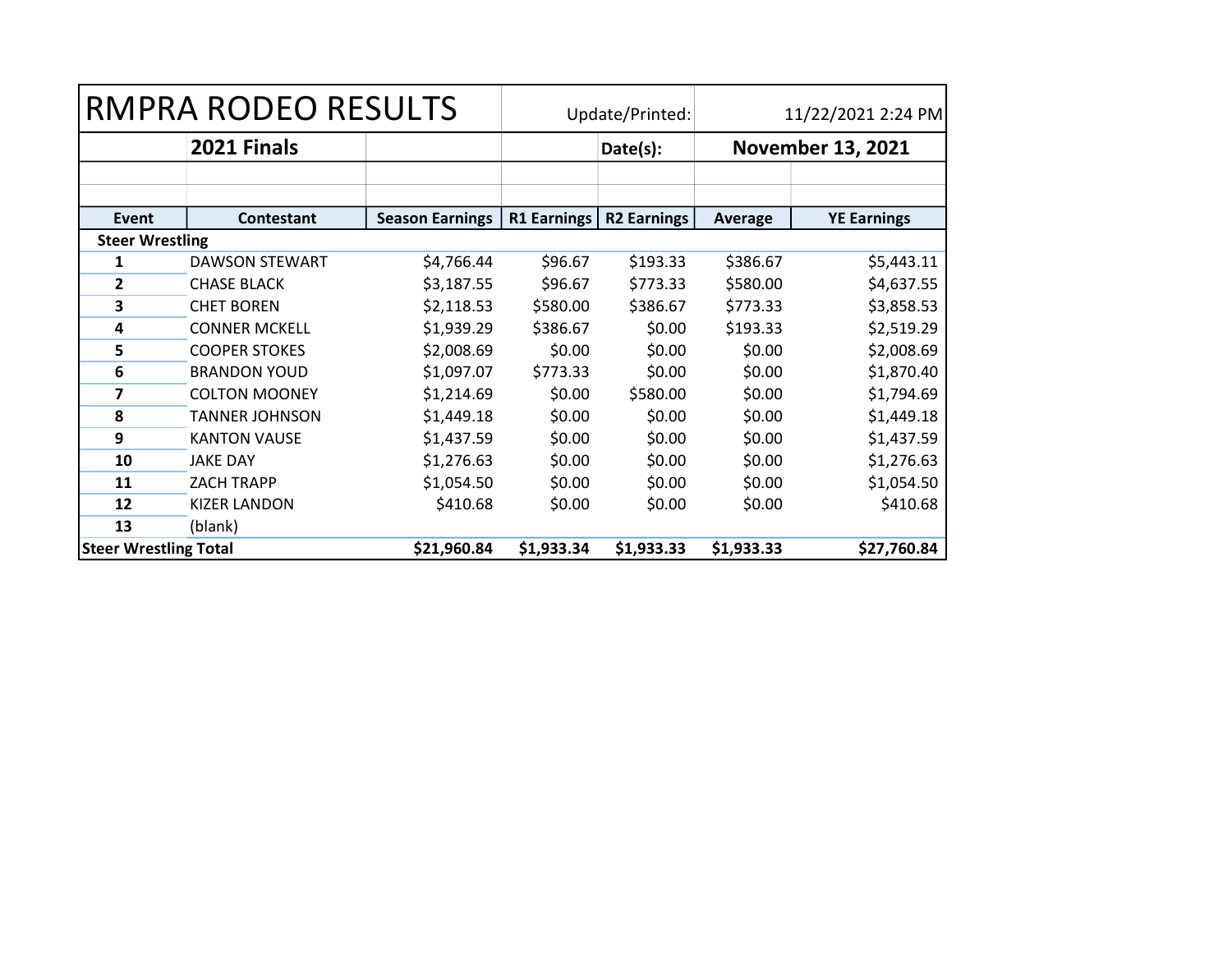| <b>RMPRA RODEO RESULTS</b>      |                             | Update/Printed:        |                    | 11/22/2021 2:24 PM |            |                          |
|---------------------------------|-----------------------------|------------------------|--------------------|--------------------|------------|--------------------------|
|                                 | 2021 Finals                 |                        |                    | Date(s):           |            | <b>November 13, 2021</b> |
|                                 |                             |                        |                    |                    |            |                          |
| Event                           | Contestant                  | <b>Season Earnings</b> | <b>R1 Earnings</b> | <b>R2 Earnings</b> | Average    | <b>YE Earnings</b>       |
| <b>Team Roping-Header</b>       |                             |                        |                    |                    |            |                          |
| 1                               | <b>HAGEN PETERSON</b>       | \$8,567.24             | \$580.00           | \$0.00             | \$193.33   | \$9,340.57               |
| $\mathbf{2}$                    | <b>BRIAN WINN</b>           | \$5,817.48             | \$193.33           | \$193.33           | \$0.00     | \$6,204.14               |
| 3                               | <b>JACE HANKS</b>           | \$3,975.04             | \$0.00             | \$0.00             | \$0.00     | \$3,975.04               |
| 4                               | <b>CASEY THOMAS</b>         | \$1,778.30             | \$386.67           | \$773.33           | \$580.00   | \$3,518.30               |
| 5                               | <b>TADD THOMAS</b>          | \$1,353.98             | \$773.33           | \$483.33           | \$773.33   | \$3,383.97               |
| 6                               | <b>DALLIN WEIGHT</b>        | \$2,322.11             | \$0.00             | \$483.33           | \$386.67   | \$3,192.11               |
| 7                               | ZACH HARRELL                | \$2,208.34             | \$0.00             | \$0.00             | \$0.00     | \$2,208.34               |
| 8                               | <b>CHASE HEINER</b>         | \$1,599.92             | \$0.00             | \$0.00             | \$0.00     | \$1,599.92               |
| 9                               | <b>GARRETT HERSCHBERGEF</b> | \$1,524.68             | \$0.00             | \$0.00             | \$0.00     | \$1,524.68               |
| 10                              | TRENT BRADSHAW              | \$1,469.21             | \$0.00             | \$0.00             | \$0.00     | \$1,469.21               |
| 11                              | <b>KYCEN WINN</b>           | \$1,172.05             | \$0.00             | \$0.00             | \$0.00     | \$1,172.05               |
| 12                              | <b>SPENCER KING</b>         | \$1,034.95             | \$0.00             | \$0.00             | \$0.00     | \$1,034.95               |
| 13                              | (blank)                     |                        |                    |                    |            |                          |
| <b>Team Roping-Header Total</b> |                             | \$32,823.30            | \$1,933.33         | \$1,933.32         | \$1,933.33 | \$38,623.28              |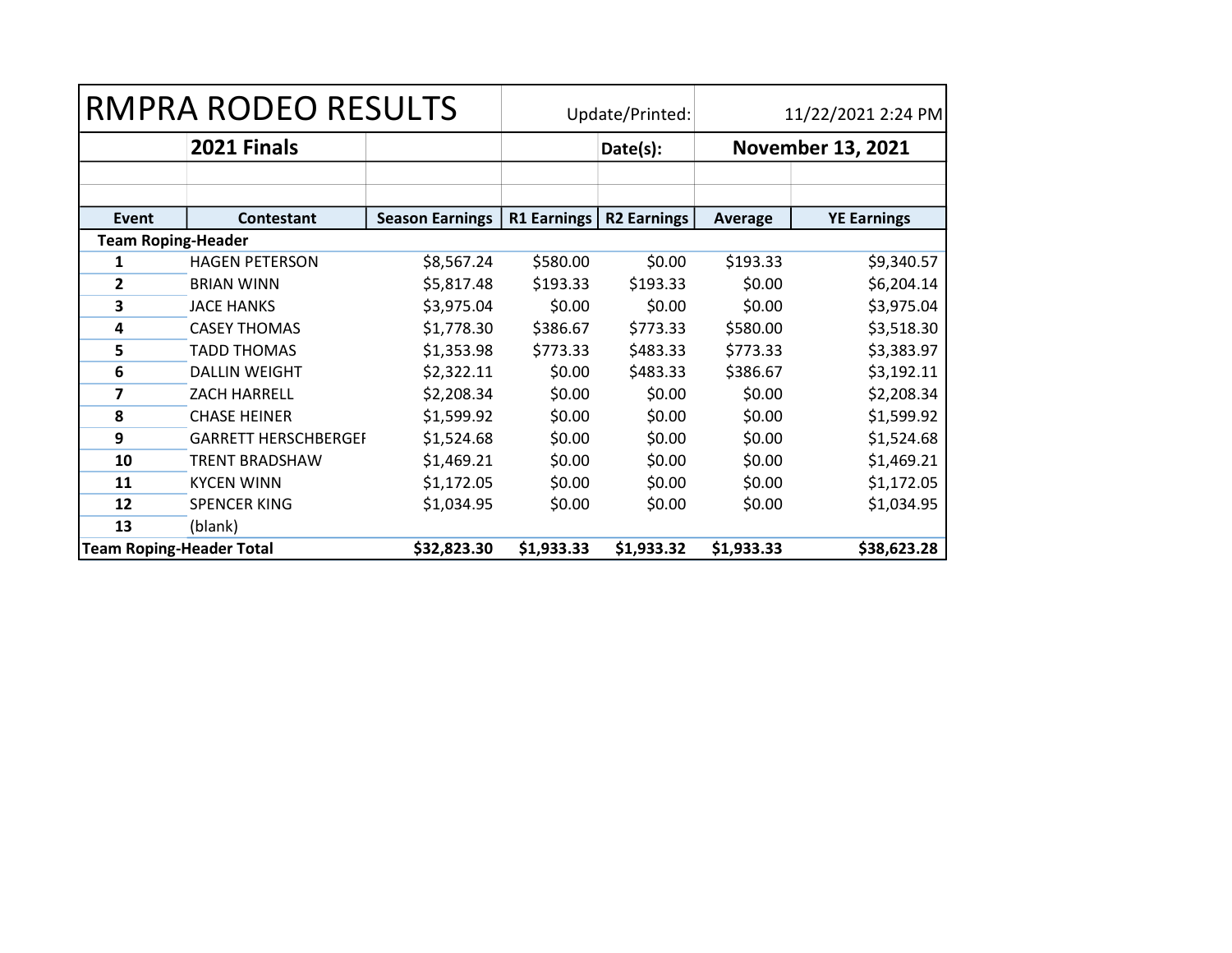| <b>RMPRA RODEO RESULTS</b>      |                           | Update/Printed:        |                    | 11/22/2021 2:24 PM |            |                          |  |  |
|---------------------------------|---------------------------|------------------------|--------------------|--------------------|------------|--------------------------|--|--|
|                                 | 2021 Finals               |                        |                    | Date(s):           |            | <b>November 13, 2021</b> |  |  |
|                                 |                           |                        |                    |                    |            |                          |  |  |
| Event                           | Contestant                | <b>Season Earnings</b> | <b>R1 Earnings</b> | <b>R2 Earnings</b> | Average    | <b>YE Earnings</b>       |  |  |
|                                 | <b>Team Roping-Heeler</b> |                        |                    |                    |            |                          |  |  |
| 1                               | <b>JACE NIELSON</b>       | \$9,695.38             | \$580.00           | \$0.00             | \$193.33   | \$10,468.71              |  |  |
| $\mathbf{2}$                    | <b>JOAO MIRANDA</b>       | \$3,122.37             | \$386.67           | \$773.33           | \$580.00   | \$4,862.37               |  |  |
| 3                               | <b>MATT LISTON</b>        | \$3,778.16             | \$193.33           | \$193.33           | \$0.00     | \$4,164.82               |  |  |
| 4                               | <b>JAKE FREELAND</b>      | \$1,453.43             | \$773.33           | \$483.33           | \$773.33   | \$3,483.42               |  |  |
| 5                               | <b>CODY YOUNG</b>         | \$2,290.43             | \$0.00             | \$483.33           | \$386.67   | \$3,160.43               |  |  |
| 6                               | <b>TAYLOR WINN</b>        | \$2,056.21             | \$0.00             | \$0.00             | \$0.00     | \$2,056.21               |  |  |
| 7                               | <b>DAWSON STEWART</b>     | \$1,907.10             | \$0.00             | \$0.00             | \$0.00     | \$1,907.10               |  |  |
| 8                               | <b>WYATT AHLSTROM</b>     | \$1,859.89             | \$0.00             | \$0.00             | \$0.00     | \$1,859.89               |  |  |
| 9                               | CJ RUDD                   | \$1,643.25             | \$0.00             | \$0.00             | \$0.00     | \$1,643.25               |  |  |
| 10                              | <b>DAN FOWERS</b>         | \$1,599.92             | \$0.00             | \$0.00             | \$0.00     | \$1,599.92               |  |  |
| 11                              | <b>CHASE SULLIVAN</b>     | \$1,431.55             | \$0.00             | \$0.00             | \$0.00     | \$1,431.55               |  |  |
| 12                              | <b>COLTON ROBINS</b>      | \$1,263.20             | \$0.00             | \$0.00             | \$0.00     | \$1,263.20               |  |  |
| 13                              | (blank)                   |                        |                    |                    |            |                          |  |  |
| <b>Team Roping-Heeler Total</b> |                           | \$32,100.89            | \$1,933.33         | \$1,933.32         | \$1,933.33 | \$37,900.87              |  |  |